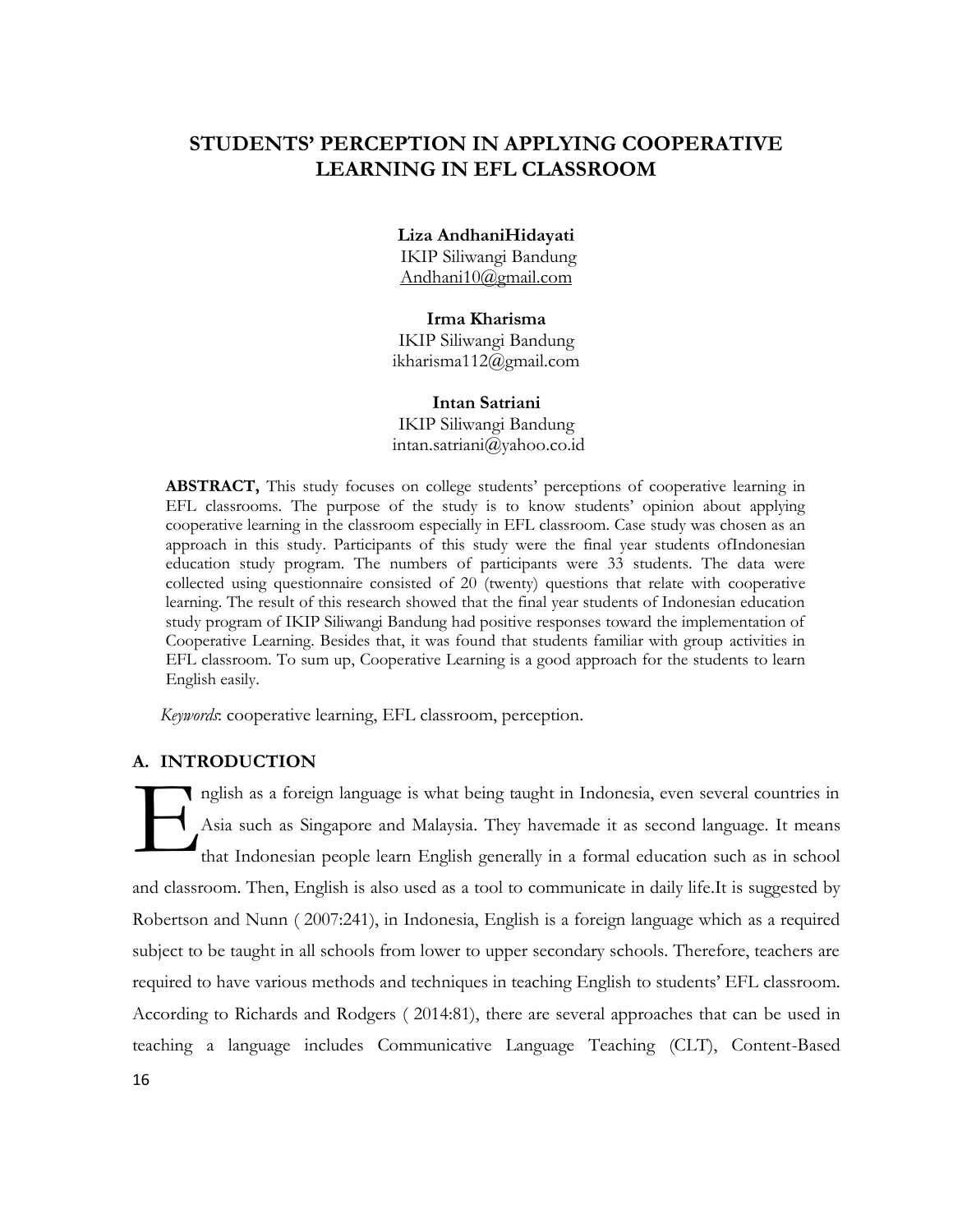Instruction and Content Language Integrated Learning (CLIL), Whole language, Competency-Based Language Teaching Standards, and the Common European Framework of Reference, Task-Based Language Teaching, Text-Based Instruction, The Lexical Approach, Multiple Intelligences and Cooperative Language Learning.

Those approaches allowed to be used in the classroom activity include EFL classroom. Thus, the researchers are interesting to analyze the use of cooperative learning in EFL classroom. Cooperative learning is the approach that makes students work in group to achieve the lesson goals. The statement refers to Wichadee (2005), who states that cooperative learning is a pedagogical approach that encourages students' communication by working in a small group to increase their learning and reach their planned objective. Therefore, cooperative is important to be applyied in EFL classroom because it can increase students' communication. Besides that, ccooperative learning has been proved to be an effective teaching strategy to bothteacher and learner. It also encourages students to optimalize their communication skill in the classroom (McCafferty, Jacobs, & Iddings, 2006).

Cooperative learning or group work activity helps students to obtain more information than work individually.Itis able to increase their communication skill because they will always make contact with their group members and each other in the classroom. The above statement is supported by Tari (2015: 1), group work also helps the students to produce cooperation and communication with the group member. They will argue and change idea each other. Group work also will develop students' comprehension on how to work in team. They will recognize about how to share and show up the argument. In other words, cooperative learning has a lot of positive impact for the students. According to Mekki (2016), the result of her research about cooperative learning in EFL classroom shows that cooperative learning is an effective teaching approach for both teacher and students since it gives positive learning atmosphere for students to practice their English.

Furthermore, students' perception on teacher's teaching style and method that is used in the classroom is important to be considered. Tudor (In Kourieos & Evripidou, 2013) states that learners' view about effective language learning appear to be consciously or automatically direct their action which support their own learning and most importantly influence their positive response or resistance and dissatisfaction to teaching activities. Therefore, the identification of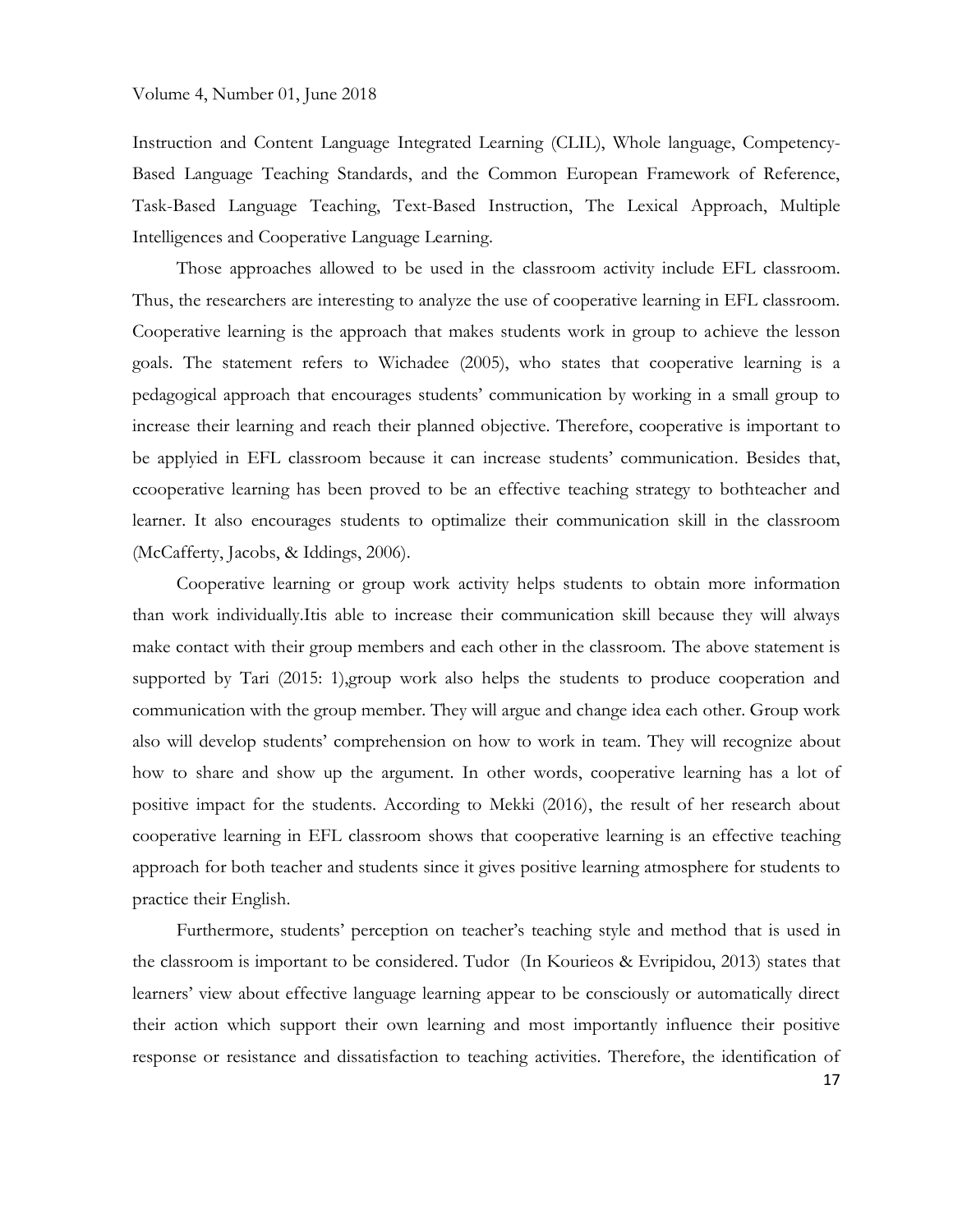students' perception becomes the most important part to evaluate the methods that teacher used. It is aimed at knowing what students need for their learning activity to reach the learning goals. Thus, the researcher is interested to know about the student's perceptions in implementing cooperative learning in EFL classroom.

#### **B. LITERATURE REVIEW**

## **1. Cooperative Learning**

The development of learning models from time to time changes continuesly. Traditional learning models are now begun to be abandoned by a more modern model. One of the learning models that get a lot of response is cooperative learning. Cooperative learning is derived from the word cooperative which means doing something together by helping each other as a group or a team. There has been a belief that cooperative learning is one of the important learning strategies for students working together in achieveing common goals. Some researchers found that cooperative learning is really important in EFL classroom.The statement is supported bySanjaya (2010:242). He found that cooperative learning is a learning model using a small grouping system which consist of four to six people with different backgrounds of different academic, gender, race, or ethnic skills (heterogeneous). Based on Eggen and Kauchak (1996: 279) stated "Cooperative learning is a group of teaching strategies that engage students working in collaboration to achieve common goals".

In line with cooperative learning, Olsen and Kagan (1992:8, as cited in Richards and Rodgers, 2001) add thatthis approach is involved as organized group learning activity which is dependent on the socially structured exchange of information between learners in groups. Cooperative learning aims at learner-centered learning and claims to increase the level of understanding and reasoning, develop critical thinking, and increase the accuracy of long-term retention (Koppenhaver & Shrader, 2003). Based on Johnson, Johnson, and Stanne (2000), cooperative learning is absorbed in the mainstream of educational practice because it is a theoretically-based approach which has been proved to be highly effective in enhancing student learning and improving social relations compared to other non-cooperative instructional methods, and there are plenty of cooperative learning techniques available to be employed by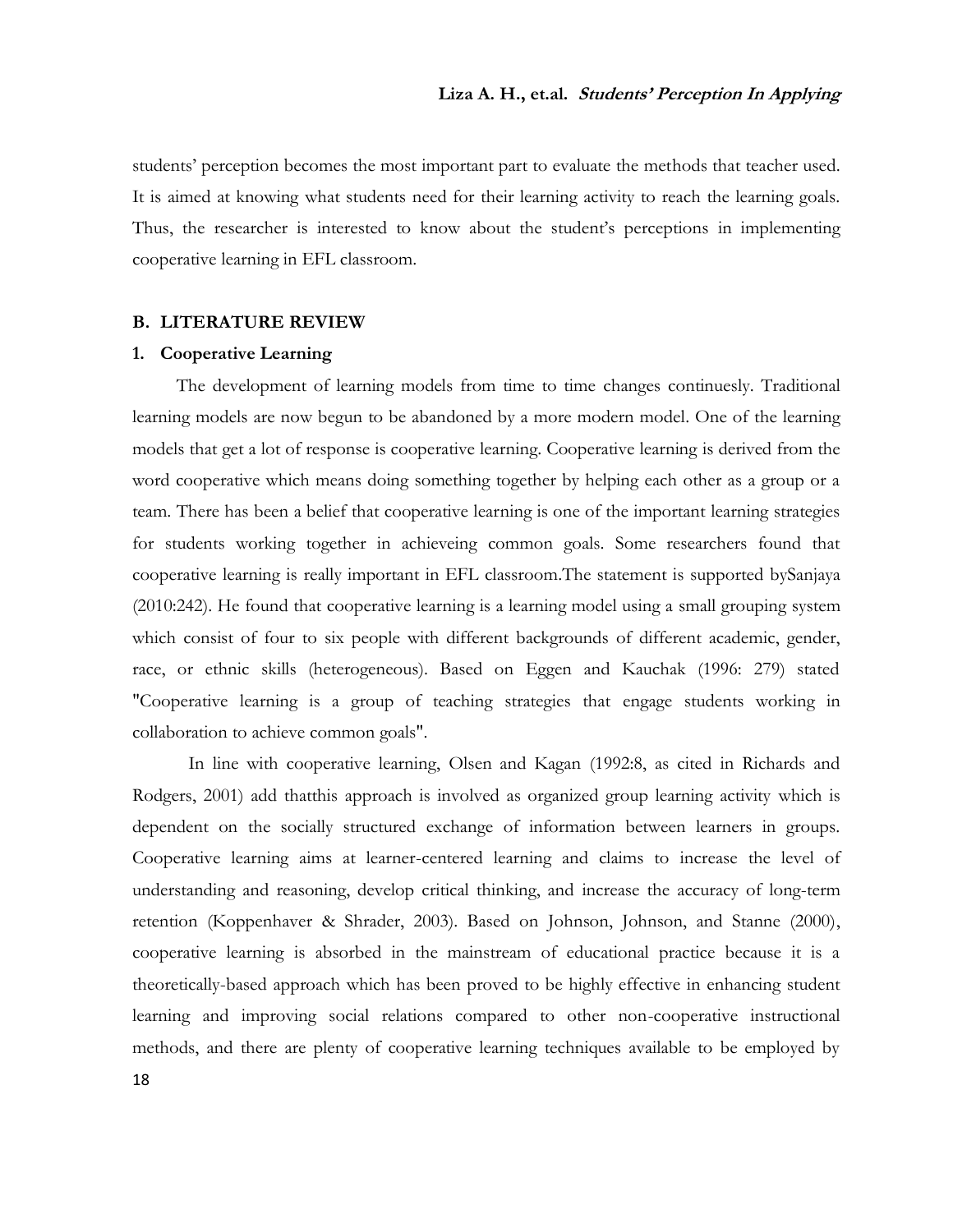teachers. In addition, Slavin (1995:5) distinguishes five techniques of cooperative learning methods that are : (1) *Student Teams Achievement Division* (STAD), (2) *Team Games Tournaments* (TGT), (3) *Jigsaw*, (4) *Team Accelerated Instruction* (TAI), dan (5) *Cooperative Integated Reading and Composition* (CIRC).

From some understanding based on the experts can be concluded that cooperative learning can assist students in understanding difficult learning concepts and is very useful for growing critical thinking skills, working together, and helping friends. In cooperative learning, students are actively involved in the learning process so as to give a positive impact on the quality of interaction and quality communication, but it can motivate students to improve learning achievement, especially in EFL Classroom.

# **2. Cooperative Learning in EFL Classroom**

Cooperative learning or group work activity is good approach to apply in EFL classroom.It makes students cooperate with their friends, interaction and solve the problem together. It refers to Li and Lam (2013 in Miller, 2017) who states that cooperative learning is the activity that locates the students as the center. Then, the teacher provides instructional strategy in which a small group of students to achieve the goal. Work in group makes students feel more enjoy and confidence because they can talk and discuss with their friends. Daniels (2005 In Yaseen, 2014:94) also states that cooperative learning structures give students a framework of support for their language knowledge and from this framework. Students will provides their confidence in their language skills.Therefore, they will be comfortable in their learning environment and become more excited to speak out in class.

Cooperative learning in EFL classroom have the important part, as Salem (2014: 97 in Mekki, 2016: 58) defined that there are some benefits of cooperative learning in EFL classroom, namely students'achievements, students' relations (students create a relation with their friends and learn how to respect each other), students' sharing idea and gives them a situation to care each other at least to their members group. There are several methods of cooperative learning approaches in line with Kagan (1994: 33 in Mekki, 2016: 59) that can be used in EFL classroom such as Jigsaw.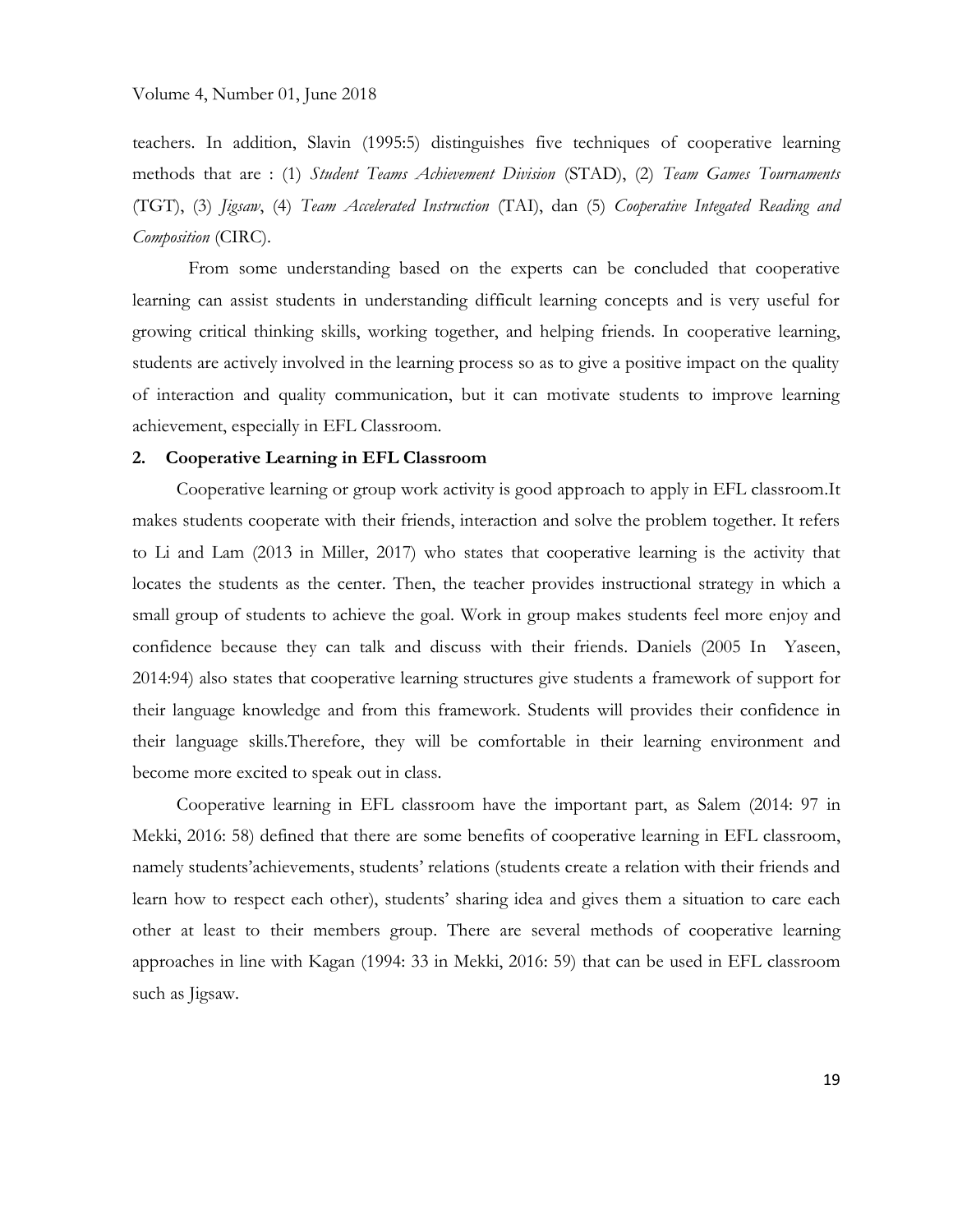### **C. RESEARCH METHODOLOGY**

This study used qualitative research methods to explore the issues which related to the students' perception in applying cooperative learning in EFL classroom and case study approach was chosen for finding the result. The instrument in this study used questionnaire to collect the data which consisted of 20 (twenty) questions that related to students' perception of the characteristics in applying cooperative learning in EFL classroom. Participants of this research were 33 students of Indonesia education study program. There were five points scale used as indicators for measuring someone perception to finding the result, namely (5= Strongly Agree, 4= Agree, 3= Undecided, 2= Disagree, 1= Strongly Disagree).

## **D. RESULT AND DISCUSSION**

This study analyzed the perception of students in the applying of cooperative learning in EFL classroom. In this research, participants asked 20 (twenty) questions that adapted from Wichadee's study which related of cooperative learning. The study results are based on student answer from questionnaire shared to participants. The data would explain in paragraph based on the table below.

| able |  |
|------|--|
|      |  |

|                                     | Student's Response    |       |           |          |          |  |
|-------------------------------------|-----------------------|-------|-----------|----------|----------|--|
| Statement                           |                       |       |           |          |          |  |
|                                     | <b>Strongly Agree</b> | Agree | Undecided | Disagree | Strongly |  |
|                                     |                       |       |           |          | Disagree |  |
| I'm familiar with group study $ 8 $ |                       | 23    |           |          |          |  |
| (cooperative learning)              |                       |       |           |          |          |  |

Based on the table one, eight (24,3%) students were strongly agreed that Cooperative Learning familiar in their classroom activity, twenty three (69,7%) students agreed that CL familiar in their classroom activity, two (6%) students undecided that CL familiar in their classroom activity.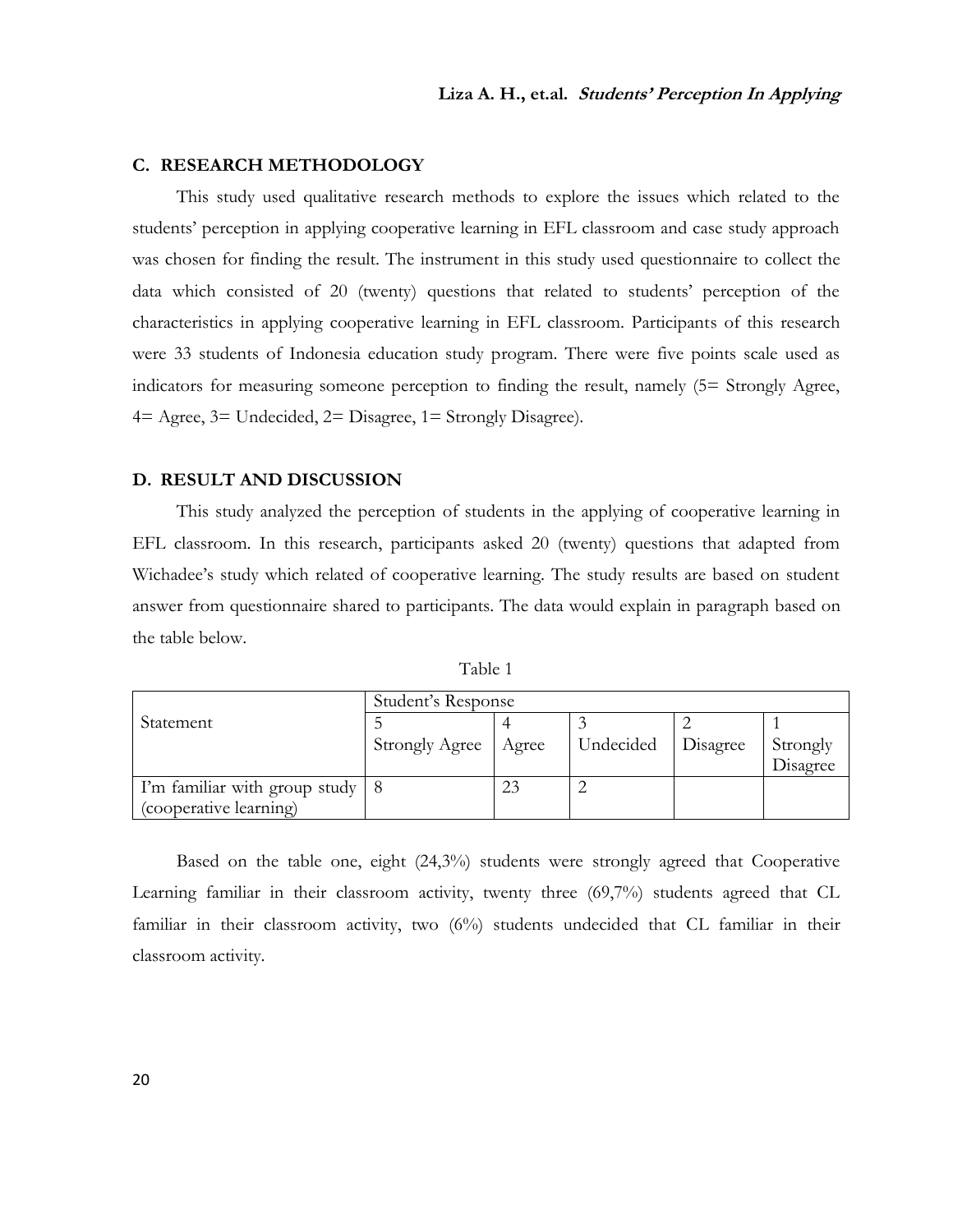|                                  | Student's Response    |       |           |          |          |
|----------------------------------|-----------------------|-------|-----------|----------|----------|
| <b>Statement</b>                 |                       |       |           |          |          |
|                                  | <b>Strongly Agree</b> | Agree | Undecided | Disagree | Strongly |
|                                  |                       |       |           |          | Disagree |
| In English classes, teachers   5 |                       | 18    |           |          |          |
| often use group discussions      |                       |       |           |          |          |
| and activities.                  |                       |       |           |          |          |

Table 2

Based on the table two, five (15%) students were strongly agreed that teachers often used group discussions and activities in EFL classroom, eighteen (54,6%) they were agreed that teachers often used group discussions and activities in EFL classroom, seven (21,2%) students undecided that teachers often used group discussions and activities in EFL classroom, two  $(6\%)$ students disagreed that teachers often used group discussions and activities in EFL classroom, and one (3%) strongly disagreed that teachers often used group discussions and activities in EFL classroom.

Table 3

| Student's Response           |                       |       |           |          |          |
|------------------------------|-----------------------|-------|-----------|----------|----------|
| Statement                    |                       |       |           |          |          |
|                              | <b>Strongly Agree</b> | Agree | Undecided | Disagree | Strongly |
|                              |                       |       |           |          | Disagree |
| We have no much classroom    |                       |       |           |          |          |
| activities in English class. |                       |       |           |          |          |

Based on the table three, one (3%) student was strongly agreed that have no much classroom activities in EFL classroom, eight (24, 3%) students agreed that they have no much classroom activities in EFL classroom, eighteen (54, 6%) undecided that they have no much classroom activities in EFL classroom, and six (18, 2%) students disagreed that they have no much classroom activities in EFL classroom.

|                            | Student's Response |                |           |          |          |  |
|----------------------------|--------------------|----------------|-----------|----------|----------|--|
| Statement                  |                    |                |           |          |          |  |
|                            | Strongly Agree     | Agree          | Undecided | Disagree | Strongly |  |
|                            |                    |                |           |          | Disagree |  |
| I like working with groups |                    | $\overline{1}$ |           |          |          |  |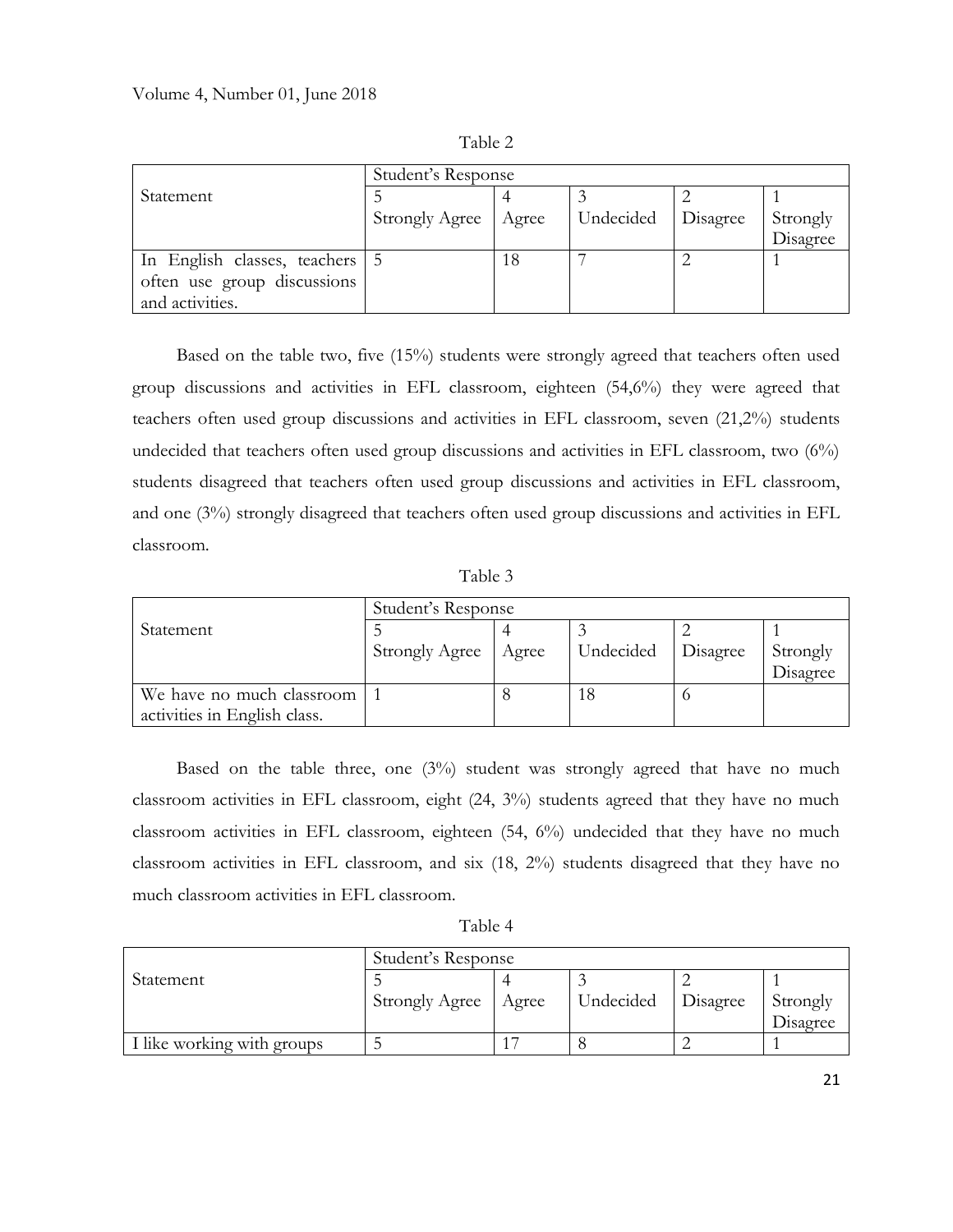Based on the table four, five (15%) students were strongly agreed that they like worked with groups, seventeen  $(51, 6\%)$  students agreed that they like worked with groups, eight  $(24, 3)$ %) undecided that they like worked with groups, two (6%) disagreed that they like worked with groups, and one (3%) strongly disagreed that they like worked with groups.

| anie |  |
|------|--|
|------|--|

|                         | Student's Response    |       |           |          |          |
|-------------------------|-----------------------|-------|-----------|----------|----------|
| Statement               |                       |       |           |          |          |
|                         | <b>Strongly Agree</b> | Agree | Undecided | Disagree | Strongly |
|                         |                       |       |           |          | Disagree |
| Group study helps me to |                       |       |           |          |          |
| learn English easier.   |                       |       |           |          |          |

Based on the table five, seven (21, 2 %) students were strongly agreed that group study helps them to learn English easier, seventeen (51,6%) students agreed that group study helps them to learn English easier, six (18,2%) students undecided that group study helps them to learn English easier, two (6%) students disagreed that group study helps them to learn English easier, and one (3%) student strongly disagreed that group study helps them to learn English easier.

| adie |  |
|------|--|
|      |  |

|                           | Student's Response    |       |           |          |          |
|---------------------------|-----------------------|-------|-----------|----------|----------|
| Statement                 |                       |       |           |          |          |
|                           | <b>Strongly Agree</b> | Agree | Undecided | Disagree | Strongly |
|                           |                       |       |           |          | Disagree |
| Group study helps me to   |                       | 18    |           |          |          |
| acquire knowledge through |                       |       |           |          |          |
| working in a team.        |                       |       |           |          |          |

Based on the table six, seven (21,2 %) students were strongly agreed that group study helps them to acquire knowledge through working in a team, eighteen (54,6%) students agreed that group study helps them to acquire knowledge through working in a team, six (18,2%) students undecided that group study helps them to acquire knowledge through working in a team, one (3%) student disagreed that group study helps them to acquire knowledge through working in a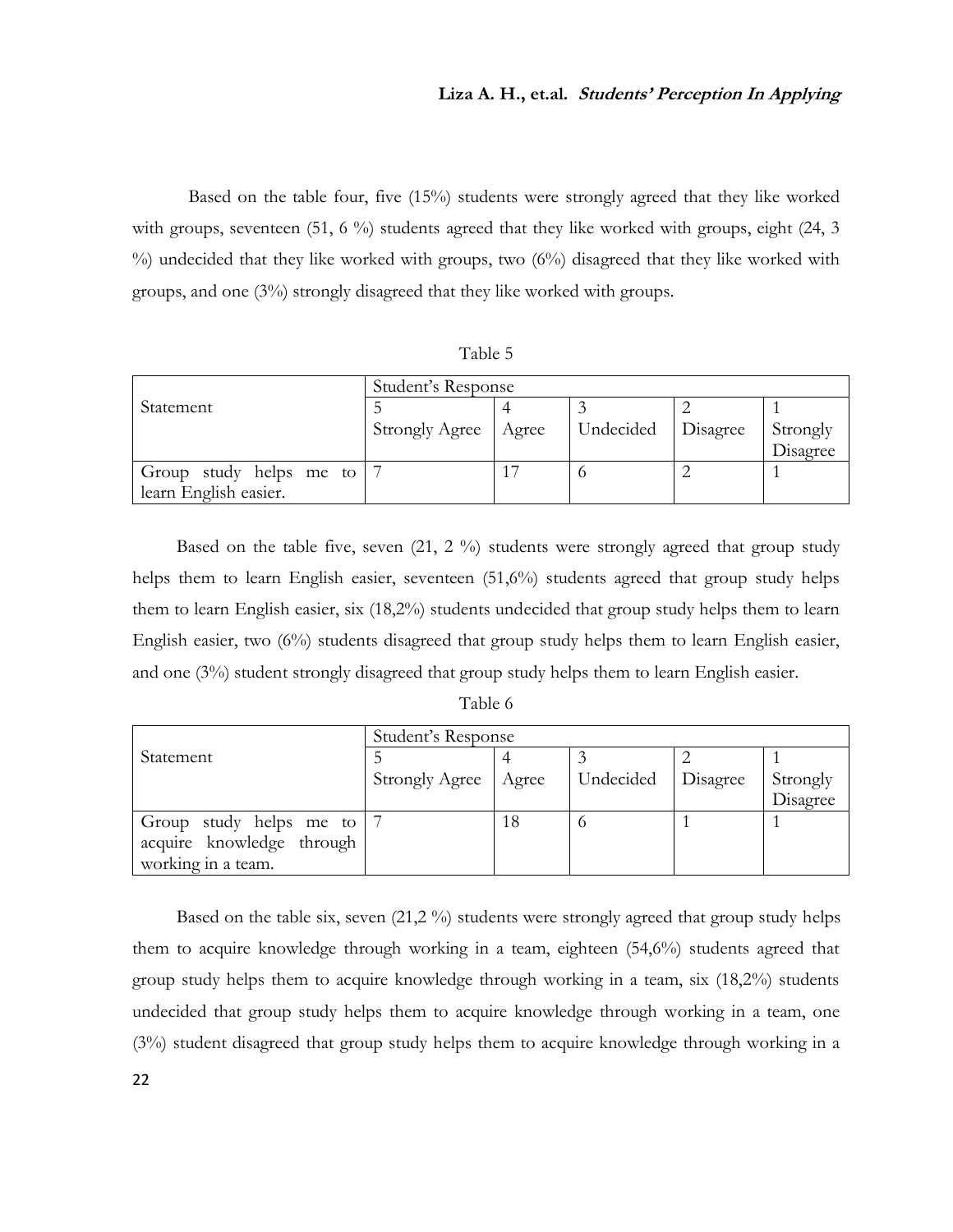## Volume 4, Number 01, June 2018

team, and one (3%) student strongly disagreed that group study helps them to acquire knowledge through working in a team.

| Student's Response                      |                       |       |           |          |          |
|-----------------------------------------|-----------------------|-------|-----------|----------|----------|
| Statement                               |                       |       |           |          |          |
|                                         | <b>Strongly Agree</b> | Agree | Undecided | Disagree | Strongly |
|                                         |                       |       |           |          | Disagree |
| Group study helps me to $\vert 6 \vert$ |                       | 16    |           |          |          |
| working<br>the<br>understand            |                       |       |           |          |          |
| process.                                |                       |       |           |          |          |

| ante |  |
|------|--|
|      |  |

Based on the table seven, six (18, 2%) students were strongly agreed that group study helps them to understand the working process, sixteen (48, 5%) students agreed that group study helps them to understand the working process, nine (27, 3%) students undecided that group study helps them to understand the working process, two (6%) students disagreed that group study helps them to understand the working process.

Table 8

|                                             | Student's Response    |       |           |          |          |
|---------------------------------------------|-----------------------|-------|-----------|----------|----------|
| Statement                                   |                       |       |           |          |          |
|                                             | <b>Strongly Agree</b> | Agree | Undecided | Disagree | Strongly |
|                                             |                       |       |           |          | Disagree |
| This approach enables me to $\vert 5 \vert$ |                       | 22    | 5         |          |          |
| $\overline{m}$<br>participate<br>sharing    |                       |       |           |          |          |
| information,<br>making                      |                       |       |           |          |          |
| decisions,<br>solving<br>and                |                       |       |           |          |          |
| problems.                                   |                       |       |           |          |          |

Based on the table eight, five (15%) students were strongly agreed that Cooperative Learning enables them to participate in sharing information, making decisions, and solving problems. Twenty two (66,7%) students agreed that CL enables them to participate in sharing information, making decisions, and solving problems. Five (15%) undecided that CL enables them to participate in sharing information, making decisions, and solving problems, and one (3%) disagreed that CL enables them to participate in sharing information, making decisions, and solving problems.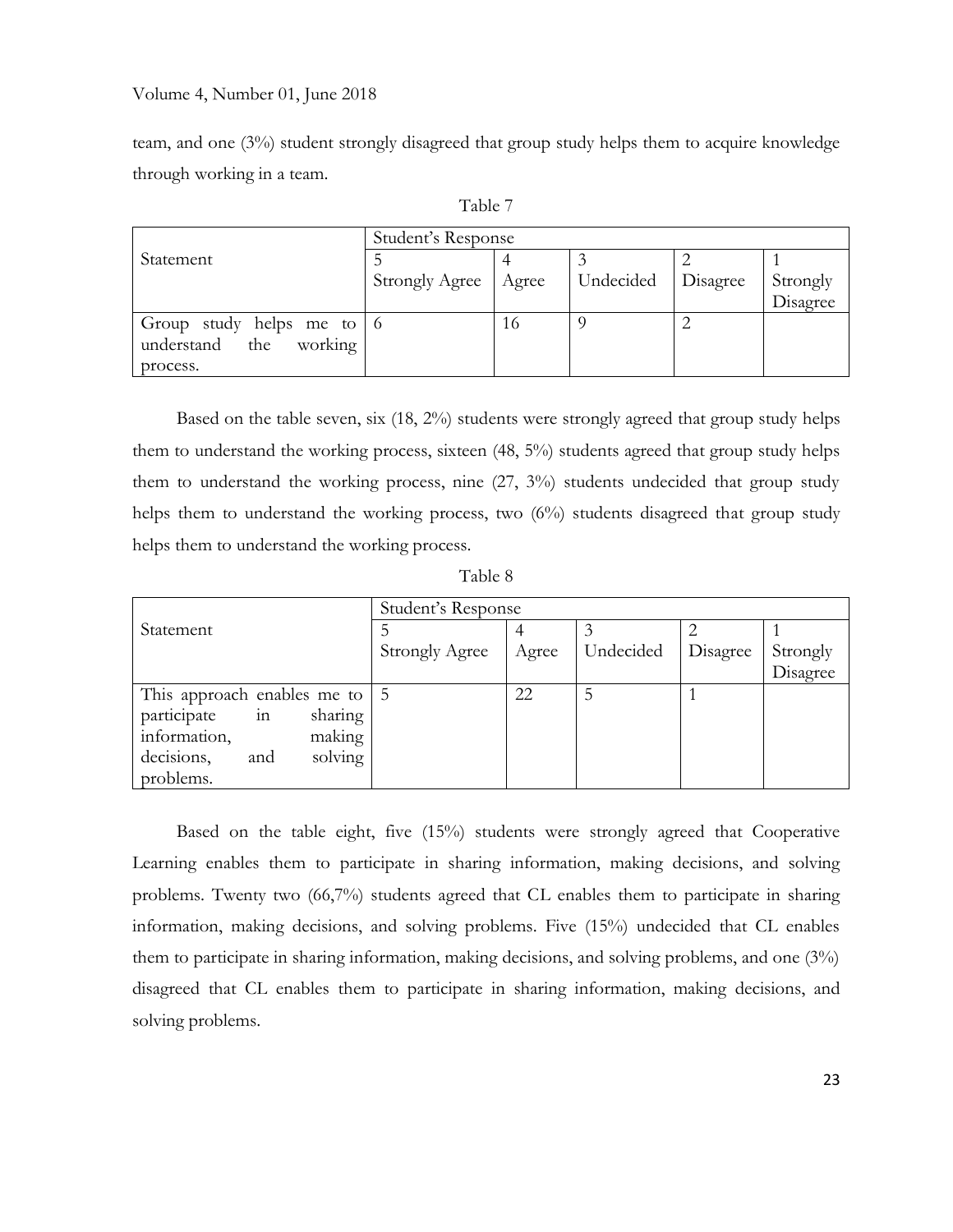Table 9

|                                              | Student's Response    |       |           |          |          |  |
|----------------------------------------------|-----------------------|-------|-----------|----------|----------|--|
| Statement                                    |                       |       |           |          |          |  |
|                                              | <b>Strongly Agree</b> | Agree | Undecided | Disagree | Strongly |  |
|                                              |                       |       |           |          | Disagree |  |
| I prefer the class to have $\vert 6 \rangle$ |                       | 4 ا   | 10        |          |          |  |
| more group activities rather                 |                       |       |           |          |          |  |
| than individual study                        |                       |       |           |          |          |  |

Based on the table nine, six (18, 2%) students were strongly agreed that they prefer the class to have more group activities rather than individual study, fourteen (42, 5%) students agreed that they prefer the class to have more group activities rather than individual study, ten (30,3%) students undecided that they prefer the class to have more group activities rather than individual study, and three (9%) students disagreed that they prefer the class to have more group activities rather than individual study.

Table 10

|                                      | Student's Response |       |           |          |          |  |
|--------------------------------------|--------------------|-------|-----------|----------|----------|--|
| Statement                            |                    |       |           |          |          |  |
|                                      | Strongly Agree     | Agree | Undecided | Disagree | Strongly |  |
|                                      |                    |       |           |          | Disagree |  |
| I willingly participate in-group   6 |                    |       |           |          |          |  |
| activities.                          |                    |       |           |          |          |  |

Based on the table ten, six (18, 2%) students were strongly agreed that they willingly participate in-group activities, twenty one (63, 6%) agreed that they willingly participate in-group activities, four  $(12, 1\%)$  undecided that they willingly participate in-group activities, and two  $(6\%)$ disagreed that they willingly participate in-group activities.

Table 11

|                                              | Student's Response    |       |           |          |          |  |
|----------------------------------------------|-----------------------|-------|-----------|----------|----------|--|
| Statement                                    |                       |       |           |          |          |  |
|                                              | <b>Strongly Agree</b> | Agree | Undecided | Disagree | Strongly |  |
|                                              |                       |       |           |          | Disagree |  |
| Group study can improve my $\vert 6 \rangle$ |                       |       |           |          |          |  |
| attitude towards work.                       |                       |       |           |          |          |  |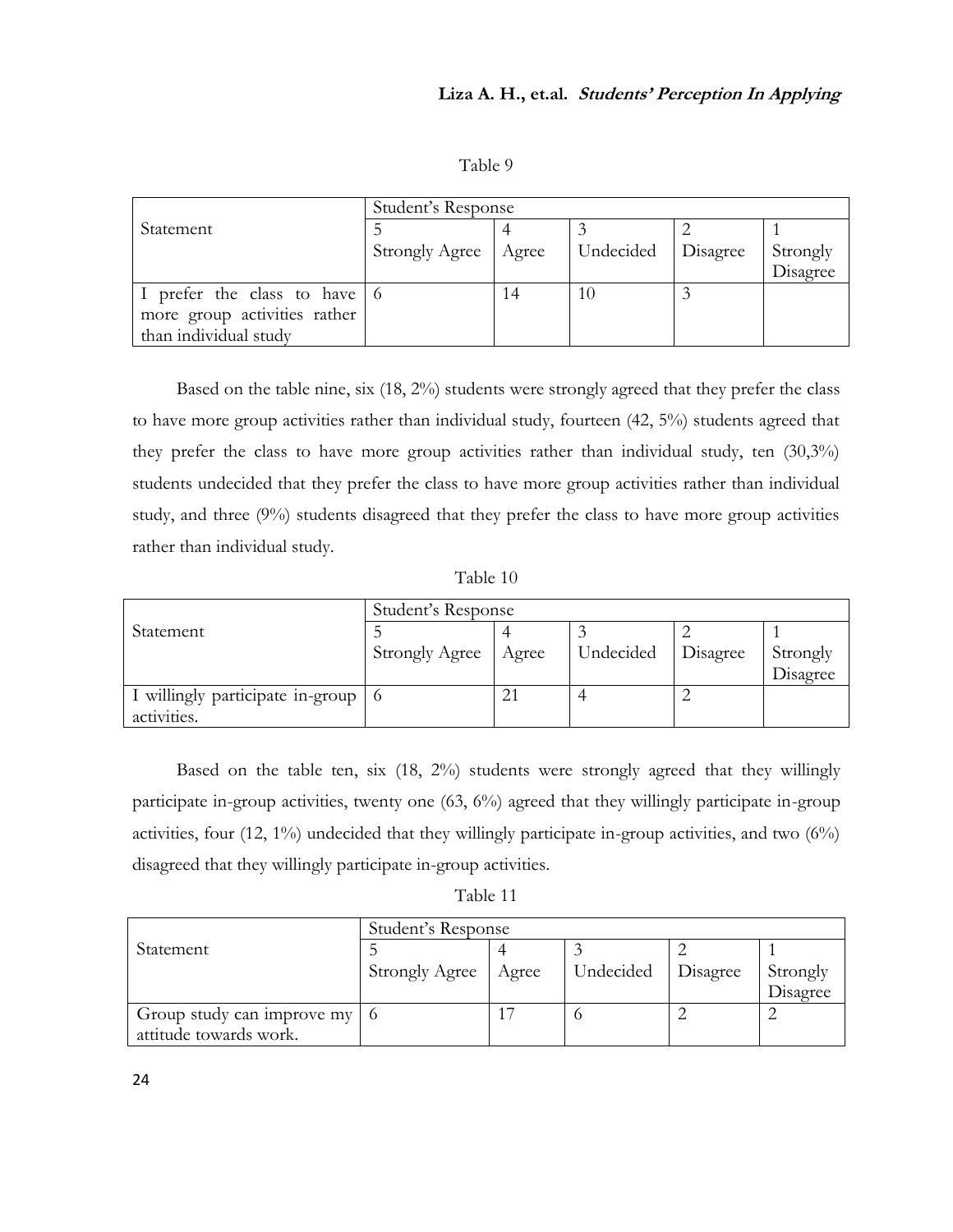Volume 4, Number 01, June 2018

Based on the table eleven, six (18, 2%) students were strongly agreed that CL can improve their attitude towards work, seventeen (51, 6%) agreed that CL can improve their attitude towards work, six (18, 2%) felt undecided that CL can improve their attitude towards work, two (6%) students disagreed that CL can improve their attitude towards work, and two  $(6%)$  strongly disagreed that CL can improve their attitude towards work.

Table 12

|                                  | Student's Response    |       |           |          |          |
|----------------------------------|-----------------------|-------|-----------|----------|----------|
| Statement                        |                       |       |           |          |          |
|                                  | <b>Strongly Agree</b> | Agree | Undecided | Disagree | Strongly |
|                                  |                       |       |           |          | Disagree |
| like<br>teachers'<br>don't       |                       |       |           | 13       |          |
| when<br>intervention<br>we<br>do |                       |       |           |          |          |
| group work                       |                       |       |           |          |          |

Based on the table twelve, four (12,1%) students were strongly agreed that they do not like teachers' intervention when they do group work, five (15%) students agreed that they do not like teachers' intervention when they do group work, six (18,2%) undecided that they do not like teachers' intervention when they do group work, thirteen (39,4%) disagreed that they do not like teachers' intervention when they do group work, and five (15%) strongly disagreed that they do not like teachers' intervention when they do group work.

|  | Table 13 |  |  |
|--|----------|--|--|
|--|----------|--|--|

|                             | Student's Response    |       |           |          |          |
|-----------------------------|-----------------------|-------|-----------|----------|----------|
| Statement                   |                       |       |           |          |          |
|                             | <b>Strongly Agree</b> | Agree | Undecided | Disagree | Strongly |
|                             |                       |       |           |          | Disagree |
| think<br>interaction<br>can | ' 0                   | 17    |           |          |          |
| improve English more than   |                       |       |           |          |          |
| just learning from teachers |                       |       |           |          |          |

Based on the table thirteen, six (18,2%) students were strongly agreed that interaction can improve English more than just learning from teachers, seventeen (51,6%) agreed that interaction can improve English more than just learning from teachers, eight (24,3%) undecided that interaction can improve English more than just learning from teachers and two (6%) disagreed that interaction can improve English more than just learning from teachers.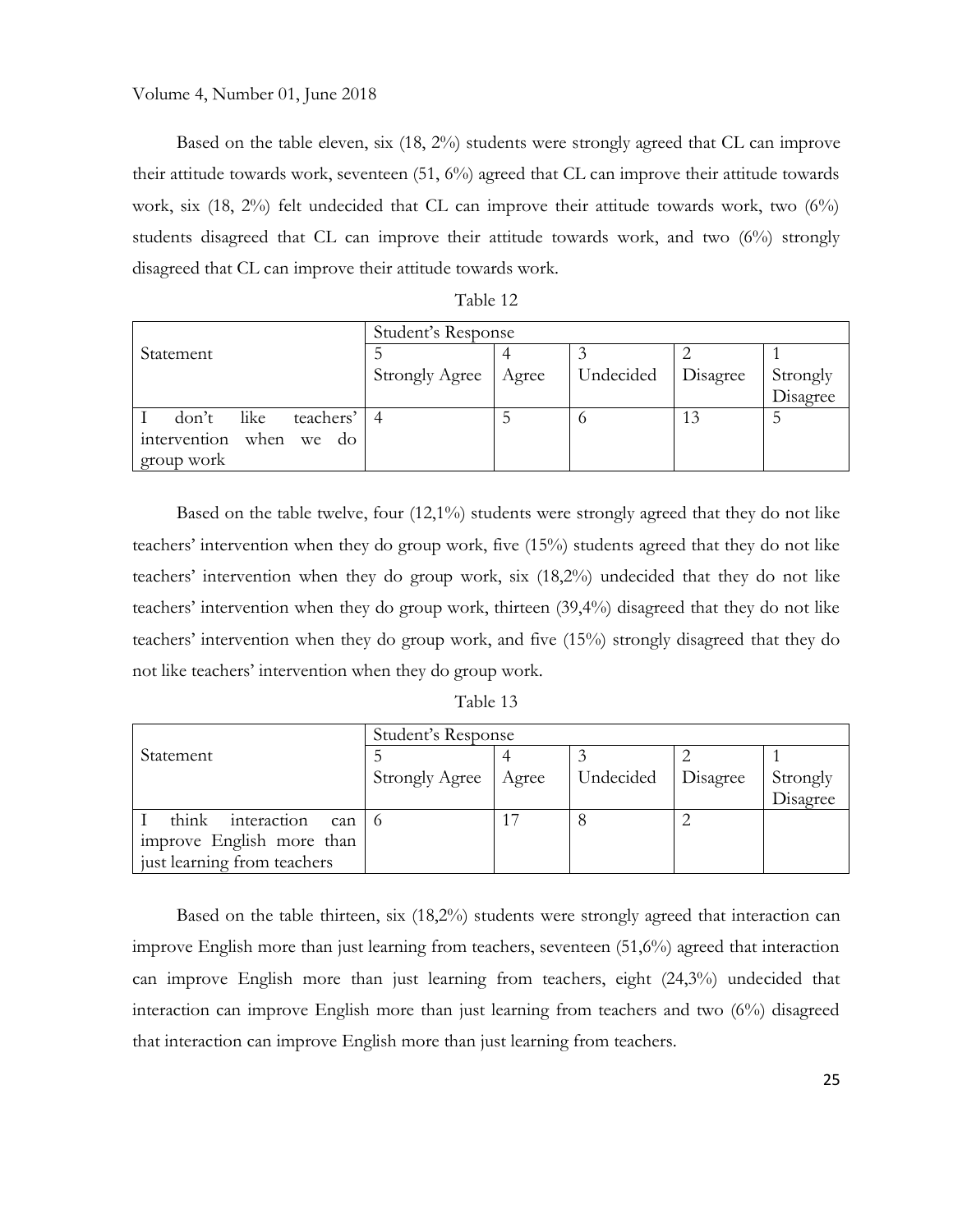| Table 1 |  |  |  |
|---------|--|--|--|
|---------|--|--|--|

|                                  | Student's Response    |       |           |          |          |  |
|----------------------------------|-----------------------|-------|-----------|----------|----------|--|
| Statement                        |                       |       |           |          |          |  |
|                                  | <b>Strongly Agree</b> | Agree | Undecided | Disagree | Strongly |  |
|                                  |                       |       |           |          | Disagree |  |
| This approach helps everyone   4 |                       | 15    |           |          |          |  |
| reach the goal equally           |                       |       |           |          |          |  |

Based on the table fourteen, four (12,1%) students were strongly agreed that cooperative learning approach helps everyone reach the goal equally, fifteen (45,5%) agreed that cooperative learning approach helps everyone reach the goal equally, eleven (33,3%) undecided that cooperative learning approach helps everyone reach the goal equally and three (9%) disagreed that cooperative learning approach helps everyone reach the goal equally.

| Table 15 |  |
|----------|--|
|----------|--|

|                                 | Student's Response    |       |           |          |          |  |
|---------------------------------|-----------------------|-------|-----------|----------|----------|--|
| Statement                       |                       |       |           |          |          |  |
|                                 | <b>Strongly Agree</b> | Agree | Undecided | Disagree | Strongly |  |
|                                 |                       |       |           |          | Disagree |  |
| This approach trains me how   8 |                       | 14    |           |          |          |  |
| to be a good leader and a       |                       |       |           |          |          |  |
| good follower                   |                       |       |           |          |          |  |

Based on the table fifteen, eight (24,3%) students were strongly agreed that cooperative learning approach trains them how to be a good leader and a good follower, fourteen (24,3%) are agreed that cooperative learning approach trains them how to be a good leader and a good follower, eight (24,3%) are undecided that cooperative learning approach trains them how to be a good leader and a good follower and three (9%) students are disagreed that cooperative learning approach trains them how to be a good leader and a good follower.

Table 16

|                                                | Student's Response    |       |           |          |          |
|------------------------------------------------|-----------------------|-------|-----------|----------|----------|
| Statement                                      |                       |       |           |          |          |
|                                                | <b>Strongly Agree</b> | Agree | Undecided | Disagree | Strongly |
|                                                |                       |       |           |          | Disagree |
| This approach creates a good $\vert 5 \rangle$ |                       | 15    |           |          |          |
| relationship<br>among<br>group                 |                       |       |           |          |          |
| members                                        |                       |       |           |          |          |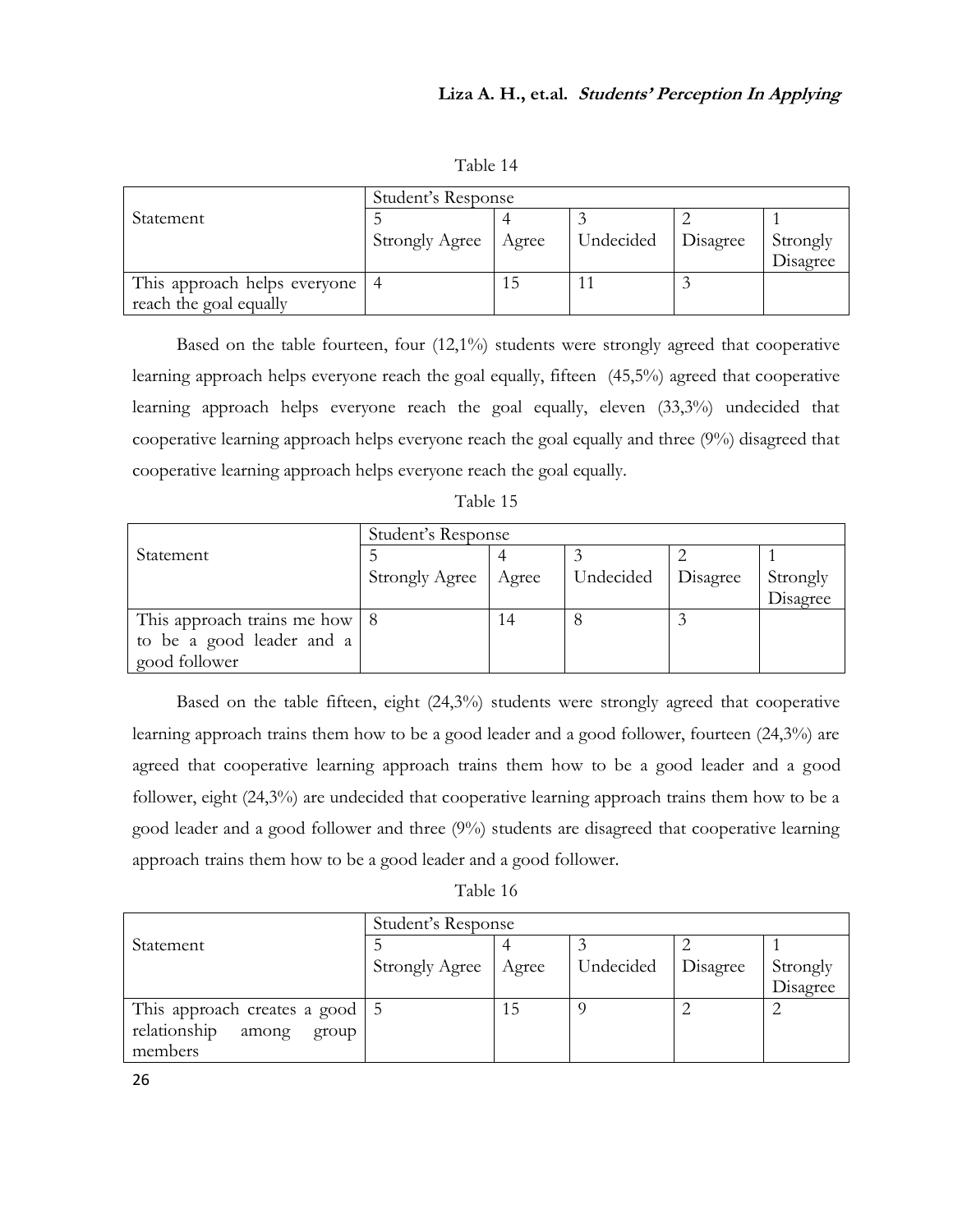Based on the table sixteen, five (15%) students were strongly agreed that cooperative learning approach creates a good relation- ship among group members, fifteen (45,5%) are agreed that cooperative learning approach creates a good relation- ship among group members, nine (27,3%) are undecided that cooperative learning approach creates a good relation- ship among group members, two (6%) are disagreed that cooperative learning approach creates a good relation- ship among group members, and two (6%) students are strongly disagreed that cooperative learning approach creates a good relation- ship among group members.

| Table 1 |  |
|---------|--|
|         |  |

| Student's Response          |                       |       |           |          |          |
|-----------------------------|-----------------------|-------|-----------|----------|----------|
| Statement                   |                       |       |           |          |          |
|                             | <b>Strongly Agree</b> | Agree | Undecided | Disagree | Strongly |
|                             |                       |       |           |          | Disagree |
| The lessons<br>become more  |                       | 23    | O         |          |          |
| this<br>with<br>interesting |                       |       |           |          |          |
| approach.                   |                       |       |           |          |          |

Based on the table seventeen, one (3%) students were strongly agreed that the lesson become more interesting with cooperative learning approach, twenty three (69,7%) are agreed that the lesson become more interesting with cooperative learning approach, eight (24,3%) are undecided that the lesson become more interesting with cooperative learning approach, and one (3%) students disagreed that the lesson become more interesting with cooperative learning approach.

Table 18

|                                 | Student's Response    |       |           |          |          |
|---------------------------------|-----------------------|-------|-----------|----------|----------|
| Statement                       |                       |       |           |          |          |
|                                 | <b>Strongly Agree</b> | Agree | Undecided | Disagree | Strongly |
|                                 |                       |       |           |          | Disagree |
| I feel actively involved in all |                       | 21    |           |          |          |
| activities<br>this<br>through   |                       |       |           |          |          |
| approach.                       |                       |       |           |          |          |

Based on the table eighteen, one (3%) students were strongly agree feel actively involved in all activities through cooperative learning approach, twenty one (63,6%) agreed feel actively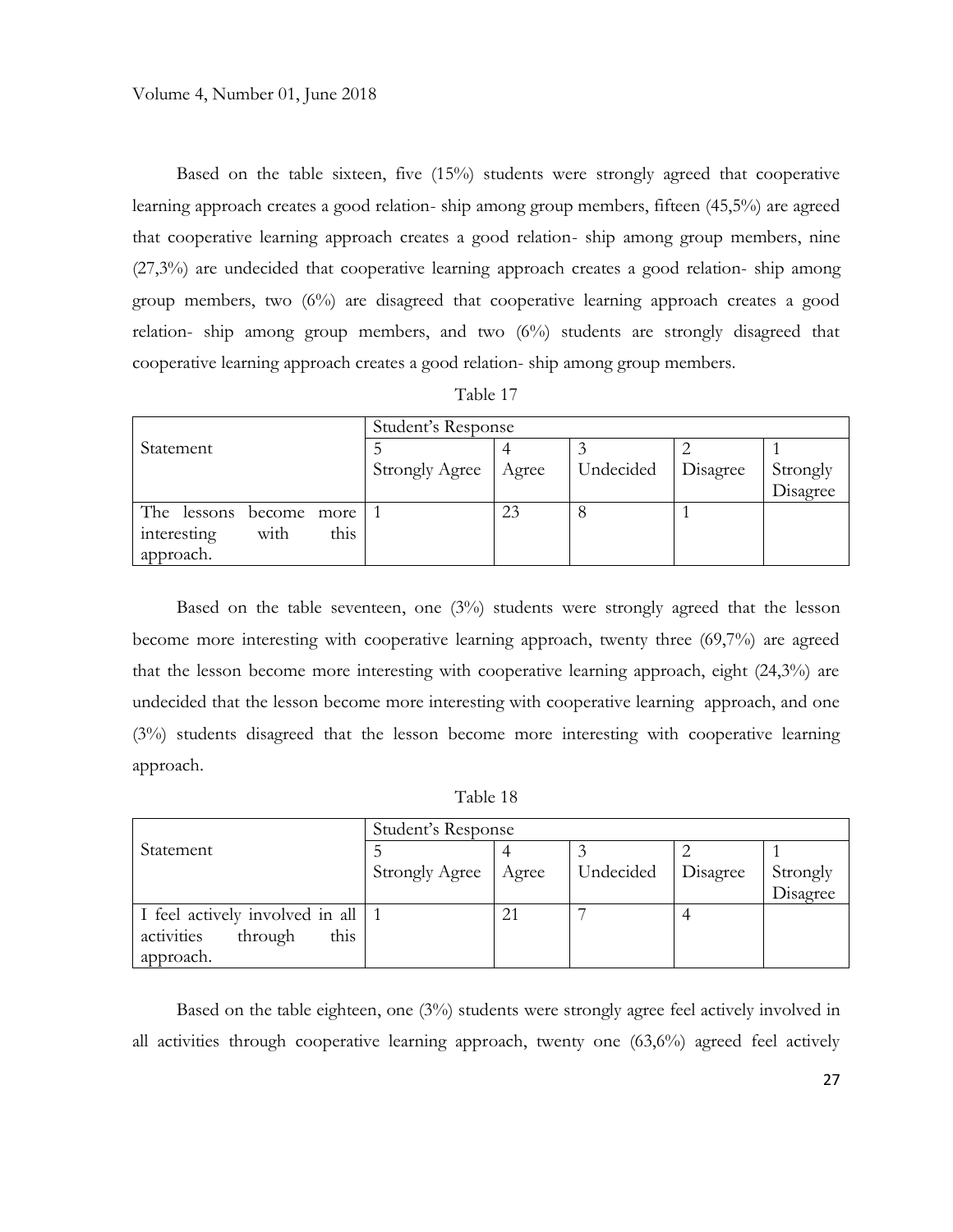# **Liza A. H., et.al. Students' Perception In Applying**

involved in all activities through cooperative learning approach, seven (21,2%) undecided feel actively involved in all activities through cooperative learning approach and four (12%) students strongly disagreed feel actively involved in all activities through cooperative learning approach.

| Table 19 |  |
|----------|--|
|----------|--|

|                                      | Student's Response    |       |           |          |          |  |
|--------------------------------------|-----------------------|-------|-----------|----------|----------|--|
| Statement                            |                       |       |           |          |          |  |
|                                      | <b>Strongly Agree</b> | Agree | Undecided | Disagree | Strongly |  |
|                                      |                       |       |           |          | Disagree |  |
| I feel intellectually challenged   3 |                       |       |           |          |          |  |
| through this approach                |                       |       |           |          |          |  |

Based on the table nineteen, three (9%) students were strongly agreed feel intellectually challenged through cooperative learning approach, nineteen (57,6%) agreed feel intellectually challenged through cooperative learning approach, eight (24,3%) undecided feel intellectually challenged through cooperative learning approach, two (6%) disagreed feel intellectually challenged through cooperative learning approach and one (3%) students strongly disagreed feel intellectually challenged through cooperative learning approach.

| Table 20 |  |
|----------|--|
|          |  |

|                                       | Student's Response    |       |           |                 |          |
|---------------------------------------|-----------------------|-------|-----------|-----------------|----------|
| Statement                             |                       |       |           |                 |          |
|                                       | <b>Strongly Agree</b> | Agree | Undecided | <b>Disagree</b> | Strongly |
|                                       |                       |       |           |                 | Disagree |
| I cooperate much in the $\frac{3}{5}$ |                       | 14    | 13        |                 |          |
| group. I wish teacher could           |                       |       |           |                 |          |
| use more group study and              |                       |       |           |                 |          |
| activities in the class.              |                       |       |           |                 |          |

Based on the table twenty, three (9%) students were strongly agreed that they cooperate much in the group and wish teacher could use more group study and activities in the class, fourteen (42, 4%) agreed that they cooperate much in the group and wish teacher could use more group study and activities in the class, thirteen (39,4%) undecided that they cooperate much in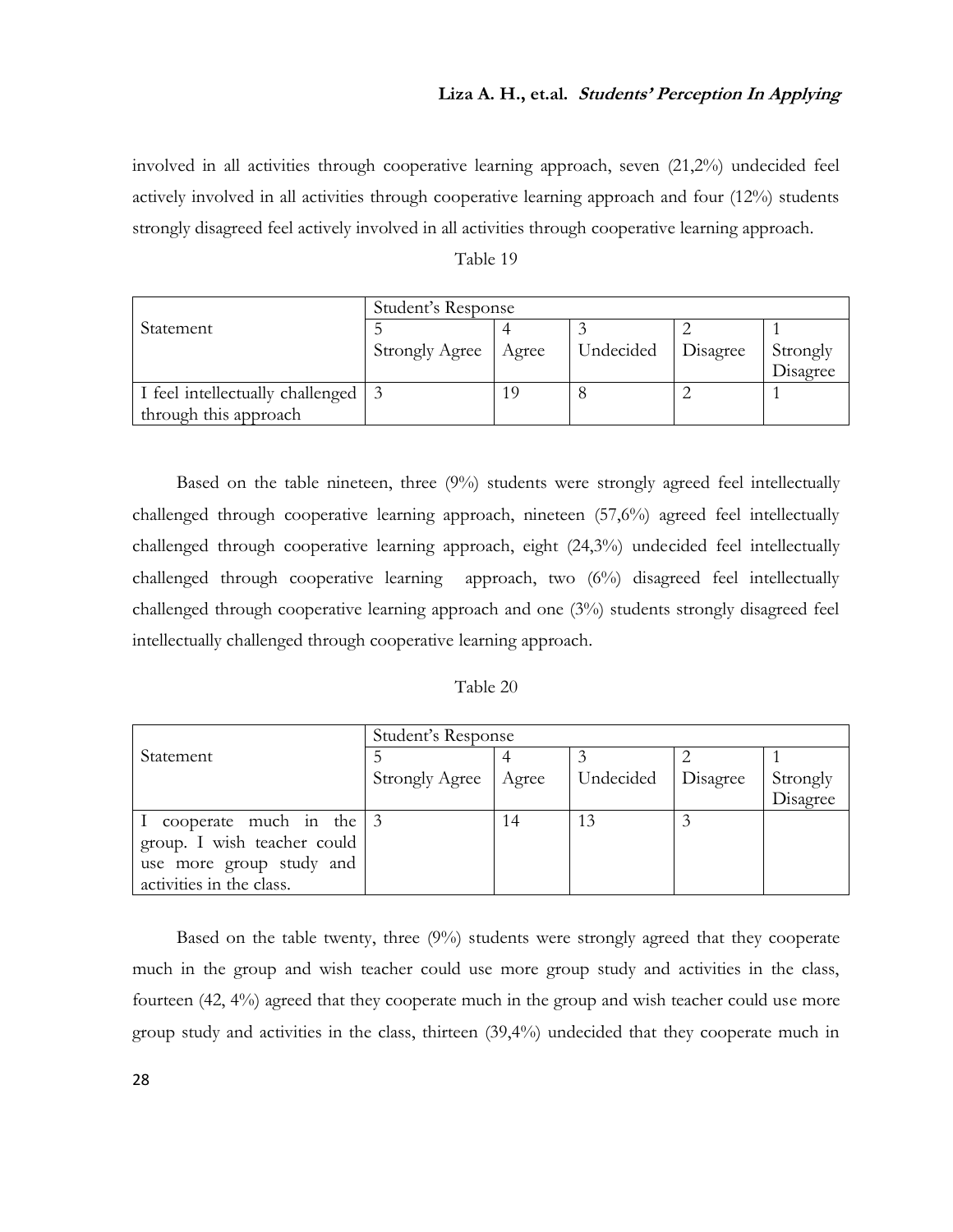the group and wish teacher could use more group study and activities in the class, and three (9%) students are disagreed that they cooperate much in the group and wish teacher could use more group study and activities in the class.

Based on students' perceptions of applying cooperative learning in EFL classroom above, more than half of students feel familiar with group activities in the classroom and as much as (54.6%) their lecture often use CL as an activity in their classroom. In addition, most of the participants prefer working groups to work individually. According to the result, most of them think it approach enables them to participate in sharing information, making decisions, solving problems and as much as (63, 6%) they willingly participate in group activities. Furthermore, they agree if interaction can improve English more than just learning from teachers and helps everyone reach the goal equally. Overall, the results show that the students of Indonesia study program of IKIP Siliwangi Bandung positive in applying Cooperative Learning in EFL classroom and CL is a good approach.

## **E. CONCLUSIONS AND SUGGESTIONS**

The result of this study indicates that perception of using group work or cooperative learning in EFL classroom. The data show that cooperative learning helps students in learning language and most of the students agreed that this approach helps them to acquire the knowledge through working in a team easily and make the learning process more interesting. Moreover, students believe that through cooperative learning they can learn language not only from the teacher but also from the interaction with the others. Based on the students' perception, cooperative learning produce good impact for the students to reach the goals of the learning language; it means that cooperative learning is one of the effective approaches to apply especially in EFL classroom.

#### **F. REFERENCES**

- Al-Yaseen, W.S. (2014).Cooperative Learning in the EFL Classroom.The 2014 WEI International Academic Conference Proceedings.*Vienna, Austria*.
- Eggen, P. D., & Kauchak, D. P. (1996). Strategies for teachers (3rd ed.). Englewood Cliffs, NJ: Prentice-Hall.